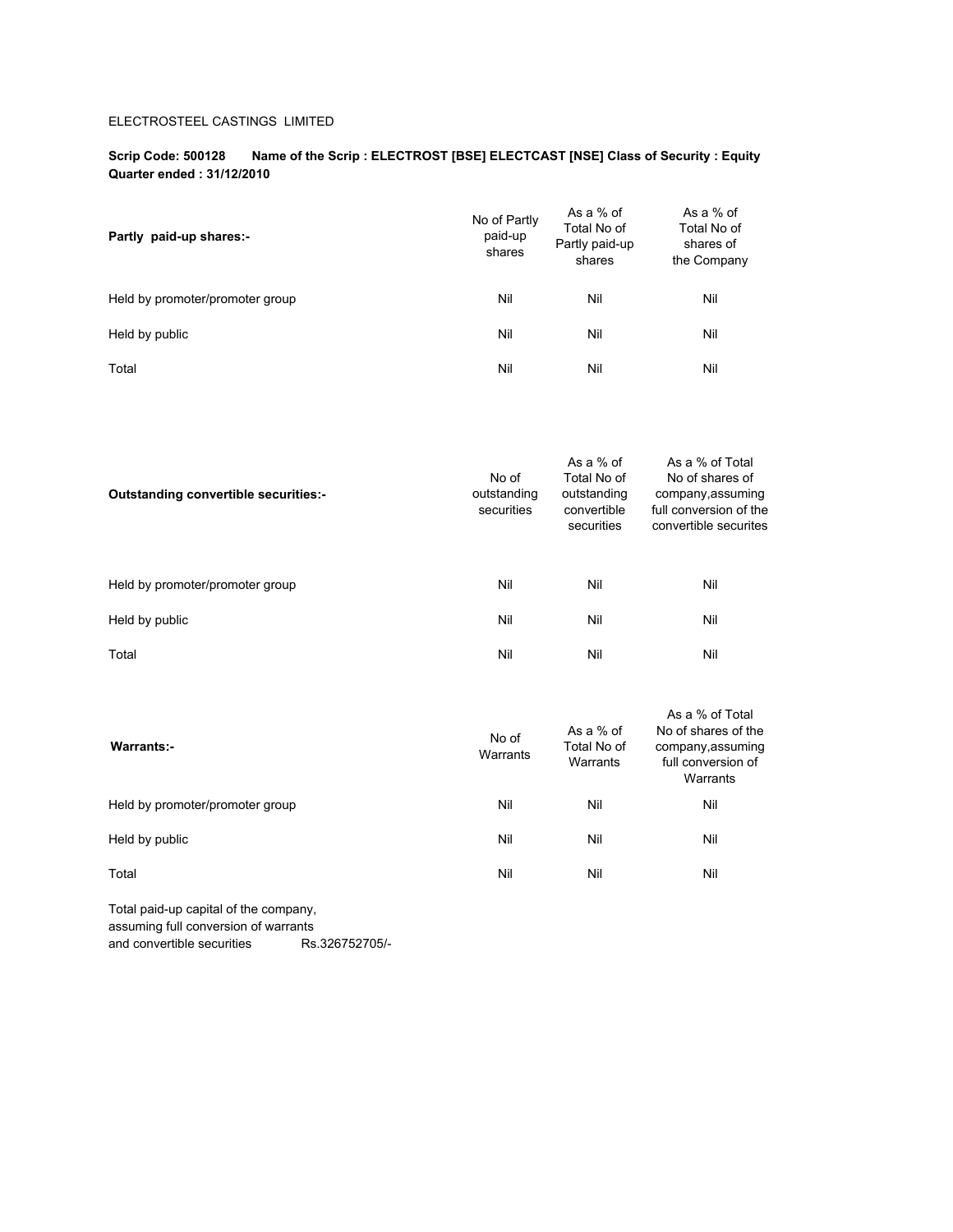## (1) (a) **Statement showing Shareholding Pattern**

| Name of the Company | ELI        |
|---------------------|------------|
| <b>Scrip Code</b>   | <b>BSE</b> |
|                     | NSF.       |

**Quarter ended 31.12.2010**

**ECTROSTEEL CASTINGS LIMITED Scrip Code BSE - 500128 NSE- ELECTCAST**

| Cate<br>gory<br>Code | Category of<br>shareholder<br>(II)                                           | Number<br>of<br>share<br>holders | Total<br>number of<br>shares | Number of<br>shares held<br>in demate<br>rialized | Total share<br>holding as a<br>percentage<br>of total<br>number of<br>shares<br>As a |                                     |                                  | Shares Pledged<br>or otherwise<br>encumbered         |
|----------------------|------------------------------------------------------------------------------|----------------------------------|------------------------------|---------------------------------------------------|--------------------------------------------------------------------------------------|-------------------------------------|----------------------------------|------------------------------------------------------|
| (1)                  |                                                                              | (III)                            | (IV)                         | form<br>(V)                                       | As a<br>percentage<br>of $(A+B)$<br>(VI)                                             | percentage<br>of $(A+B+C)$<br>(VII) | Number<br>of<br>shares<br>(VIII) | As a<br>percentage<br>$(IX)=$<br>(VIII)/(IV)<br>*100 |
| (A)                  | Shareholding of<br>Promoter and<br>Promoter Group 2                          |                                  |                              |                                                   |                                                                                      |                                     |                                  |                                                      |
| $\mathbf{1}$         | Indian                                                                       |                                  |                              |                                                   |                                                                                      |                                     |                                  |                                                      |
| (a)                  | Individuals/Hindu<br>undivided Family                                        | 18                               | 40251541                     | 32979391                                          | 12.4240                                                                              | 12.3187                             | <b>NIL</b>                       | <b>NIL</b>                                           |
| (b)                  | Central<br>Government/ State<br>Government(s)                                |                                  |                              |                                                   |                                                                                      |                                     |                                  |                                                      |
| (c)                  | <b>Bodies</b><br>Corporate                                                   | 15                               | 117844398                    | 117834398                                         | 36.3736                                                                              | 36.0653                             | <b>NIL</b>                       | <b>NIL</b>                                           |
| (d)                  | Financial<br>Institutions/<br><b>Banks</b>                                   |                                  |                              |                                                   |                                                                                      |                                     |                                  |                                                      |
| (e)                  | Any Other<br>(specify)                                                       |                                  |                              |                                                   |                                                                                      |                                     |                                  |                                                      |
|                      | Sub-<br>Total(A)(1)                                                          | 33                               | 158095939                    | 150813789                                         | 48.7976<br>48.3840                                                                   |                                     | <b>NIL</b>                       | <b>NIL</b>                                           |
| $\overline{2}$       | Foreign                                                                      |                                  |                              |                                                   |                                                                                      |                                     |                                  |                                                      |
| (a)                  | Individuala<br>(Non-Resid<br>ent Indivi<br>duals/Fore<br>ign indivi<br>duals |                                  |                              |                                                   |                                                                                      |                                     |                                  |                                                      |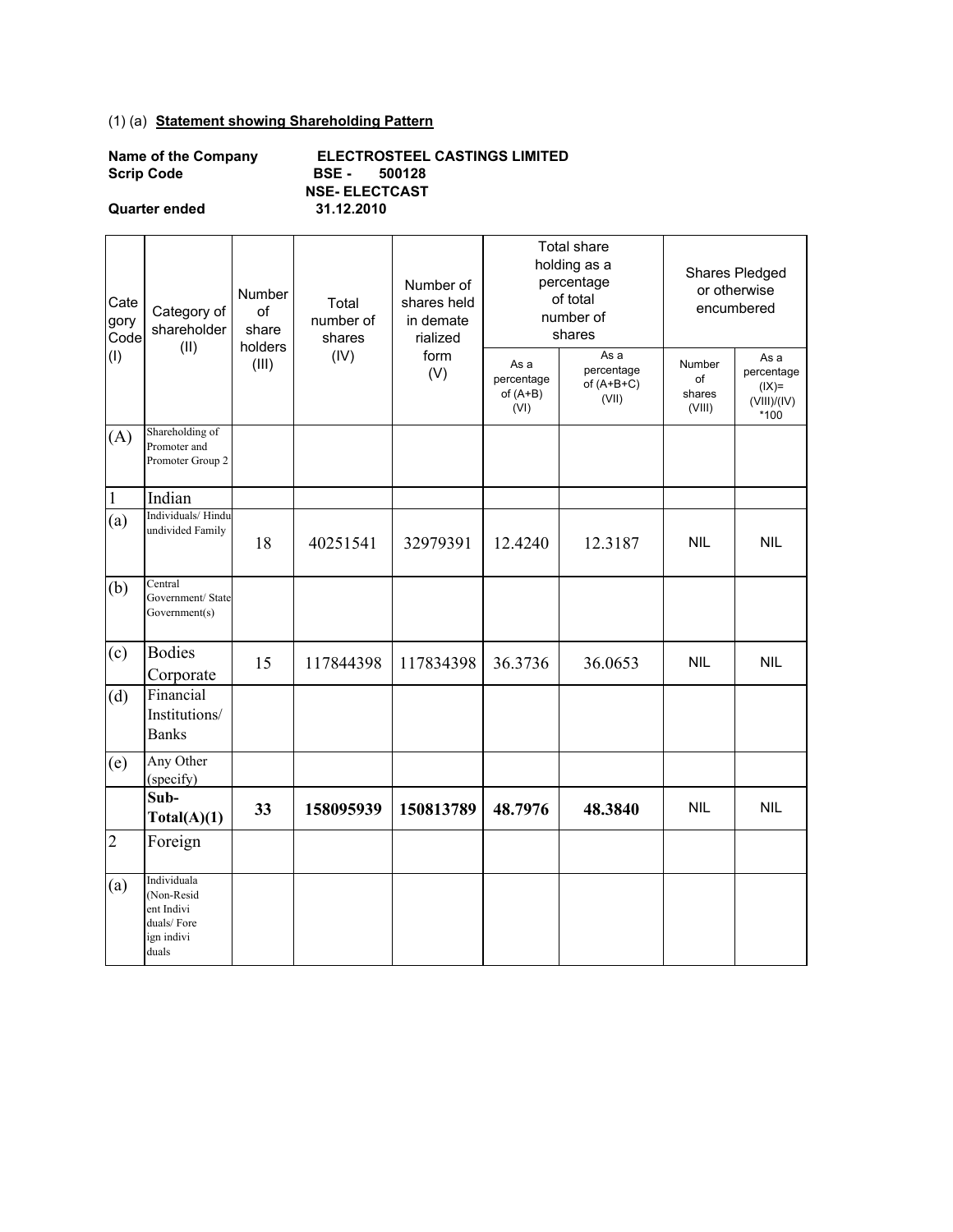| (b)            | <b>Bodies</b><br>Corporate                                                                           |        |           |           |         |         |            |            |
|----------------|------------------------------------------------------------------------------------------------------|--------|-----------|-----------|---------|---------|------------|------------|
| (c)            | Institutions                                                                                         |        |           |           |         |         |            |            |
| (d)            | Any other                                                                                            |        |           |           |         |         |            |            |
|                | (specify)                                                                                            |        |           |           |         |         |            |            |
|                | $Sub-Total(A)(2)$                                                                                    |        |           |           |         |         |            |            |
|                | Total<br>Shareholding of<br>Promoter and<br>Promoter Group<br>$(A)=$<br>$(A)(1)+(A)(2)$              | 33     | 158095939 | 150813789 | 48.7976 | 48.384  | <b>NIL</b> | <b>NIL</b> |
| (B)            | Public<br>shareholding3                                                                              |        |           |           |         |         | <b>NA</b>  | <b>NA</b>  |
| 1              | Institutions                                                                                         |        |           |           |         |         | <b>NA</b>  | <b>NA</b>  |
| (a)            | Mutual Funds/UTI                                                                                     | $8\,$  | 10940214  | 10940014  | 3.3768  | 3.3482  |            |            |
| (b)            | Financial<br>Institutions/<br><b>Banks</b>                                                           | 20     | 1013160   | 1003040   | 0.3127  | 0.3101  |            |            |
| (c)            | Central<br>Government/ State<br>Government(s)                                                        |        |           |           |         |         |            |            |
| (d)            | Venture                                                                                              |        |           |           |         |         |            |            |
|                | Capital                                                                                              |        |           |           |         |         |            |            |
|                | Funds                                                                                                |        |           |           |         |         |            |            |
| (e)            | Insurance<br>Companies                                                                               | $\tau$ | 20608929  | 20608929  | 6.3611  | 6.3072  |            |            |
| (f)            | Foreign<br>Institutional<br>Investors                                                                | 39     | 17913838  | 17913838  | 5.5293  | 5.4823  |            |            |
| (g)            | Foreign Venture<br>Capital Investors                                                                 |        |           |           |         |         |            |            |
| (h)            | Any Other                                                                                            |        |           |           |         |         |            |            |
|                | (specify)                                                                                            |        |           |           |         |         |            |            |
|                | $Sub-Total(B)(1)$                                                                                    | 74     | 50476141  | 50465821  | 15.5799 | 15.4478 |            |            |
| $\overline{2}$ | Non-institutions                                                                                     |        |           |           |         |         | <b>NA</b>  | <b>NA</b>  |
| (a)            | <b>Bodies</b><br>Corporate                                                                           | 1732   | 20003375  | 19808085  | 6.1742  | 6.1219  |            |            |
| (b)            | Individuals<br>I) Individual<br>Shareholders<br>holding nominal<br>share capital up to<br>Rs.1 lakh. | 63889  | 57563123  | 53489283  | 17.7673 | 17.6166 |            |            |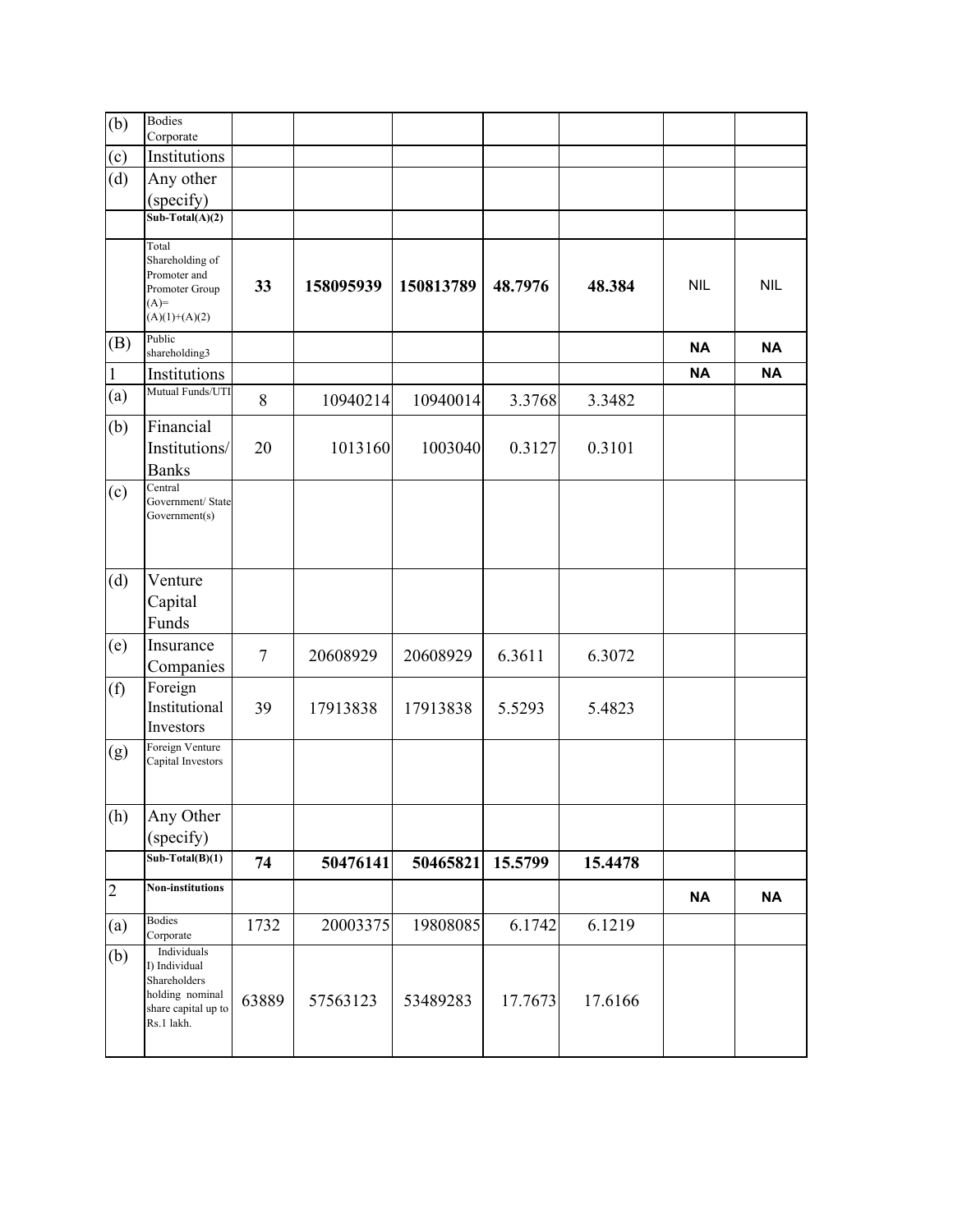|                | ii)Individual<br>shareholders<br>holding nominal<br>share capital in<br>of $Rs.1$<br>excess<br>lakh. | 17             | 7293344   | 7293344   | 2.2512    | 2.2321   |           |           |
|----------------|------------------------------------------------------------------------------------------------------|----------------|-----------|-----------|-----------|----------|-----------|-----------|
| $\mathbf{c}$   | Other<br>Any                                                                                         |                |           |           |           |          |           |           |
|                | (specify)                                                                                            |                |           |           |           |          |           |           |
| $\mathbf{1}$   | NR<br>Individual/<br>OBC                                                                             | 794            | 3070369   | 3013209   | 0.9477    | 0.9397   |           |           |
| $\overline{2}$ | Foreign<br>Company                                                                                   | $\overline{2}$ | 27480414  | 27480414  | 8.4821    | 8.4102   |           |           |
|                | $Sub-Total(B)(2)$                                                                                    | 66434          | 115410625 | 111084335 | 35.6225   | 35.3205  |           |           |
|                | <b>Total Public</b><br>shareholding<br>$(B)=$<br>$(B)(1)+(B)(2)$                                     | 66508          | 165886766 | 161550156 | 51.2024   | 50.7683  | <b>NA</b> | <b>NA</b> |
|                | $Total(A)+(B)$                                                                                       | 66541          | 323982705 | 312363945 | 100       | 99.1523  |           |           |
| (C)            | Shares held by<br>Custodians and<br>against which<br>Depository<br>Receipts have<br>been issued      | 1              | 2770000   | 2770000   | <b>NA</b> | 0.8477   | <b>NA</b> | <b>NA</b> |
|                | <b>GRAND</b><br><b>TOTAL</b><br>$(A)+(B)+(C)$                                                        | 66542          | 326752705 | 315133945 |           | 100.0000 |           |           |

**NA - Not applicable**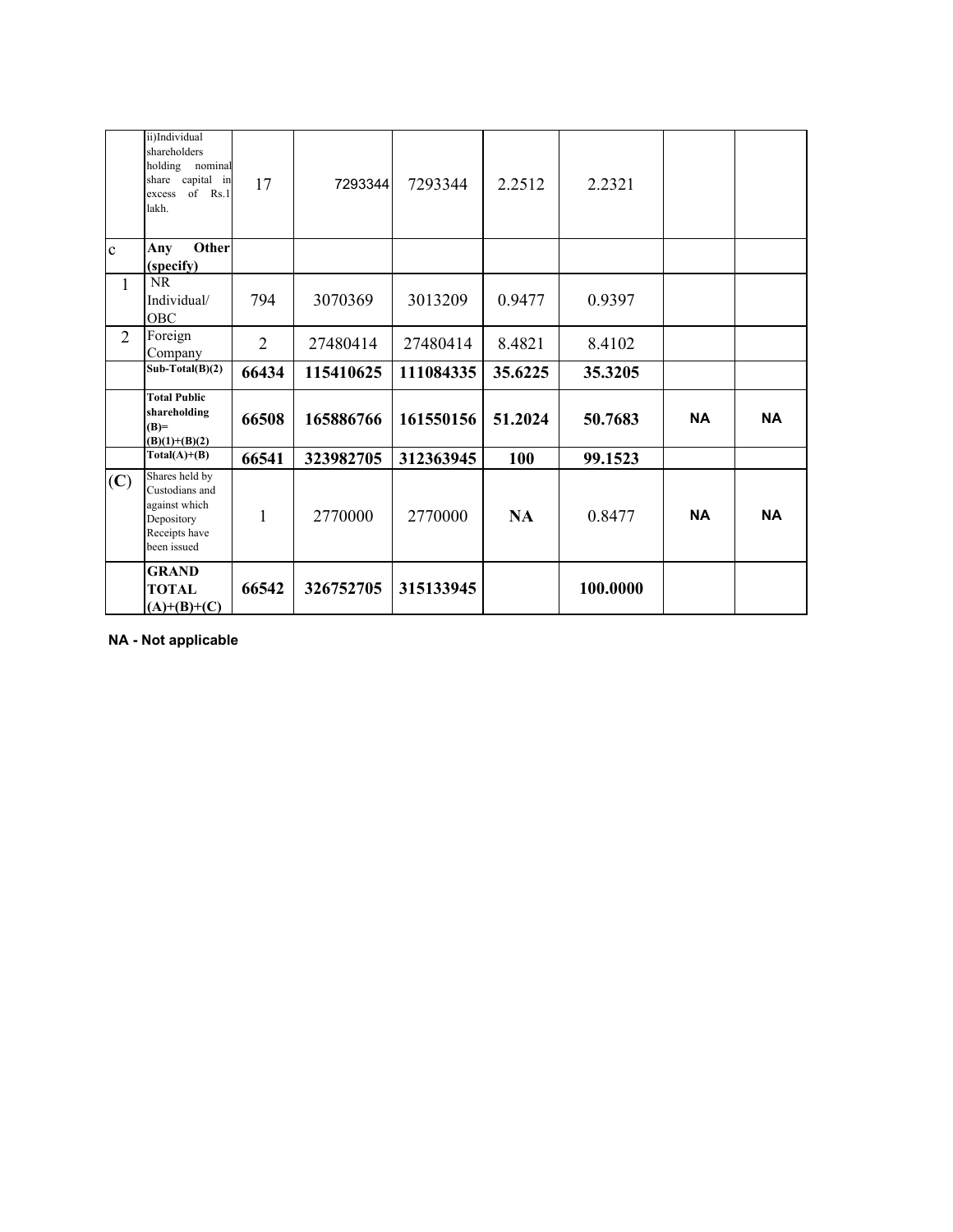| (I) (b) Statement showing Shareholding of persons belonging to the Category |  |  |
|-----------------------------------------------------------------------------|--|--|
| " Promoter and Promoter Group"                                              |  |  |

|                |                                              |           | <b>Total Shares Held</b> |                             | Shares pledged<br>or otherwise encumbered |                                       |
|----------------|----------------------------------------------|-----------|--------------------------|-----------------------------|-------------------------------------------|---------------------------------------|
|                |                                              | Number    | As a % of                | Number                      | As a                                      | As a % of                             |
| Sr             | Name of                                      | (III)     | grand total              | (V)                         | percentage                                | grand                                 |
| No             | Shareholer                                   |           | $(A)+(B)+\circled{}$     |                             | $(VI=(V)/(III)*1)$<br>00                  | total                                 |
| (I)            | (II)                                         |           | (IV)                     |                             |                                           | $(A)+(B)+\circled{}$<br>of sub-clause |
|                |                                              |           |                          |                             |                                           | (I)(a)(VII)                           |
|                |                                              |           |                          |                             |                                           |                                       |
| 1              | Sri. Ghanshyam Kejriwal                      | 576100    | 0.1763                   | <b>NIL</b>                  | <b>NIL</b>                                | <b>NIL</b>                            |
| $\overline{2}$ | Sri Ghanshyam Kejriwal HUF                   | 13532030  | 4.1414                   | <b>NIL</b>                  | <b>NIL</b>                                | <b>NIL</b>                            |
|                | 3 Sri. Umang Kejriwal                        | 5427240   | 1.6610                   | <b>NIL</b>                  | <b>NIL</b>                                | <b>NIL</b>                            |
|                | Sri. Umang Kejriwal HUF                      | 1415011   | 0.4330                   | <b>NIL</b>                  | <b>NIL</b>                                | <b>NIL</b>                            |
|                | 5 Sri. Mayank Kejriwal                       | 4158150   | 1.2726                   | <b>NIL</b>                  | <b>NIL</b>                                | <b>NIL</b>                            |
|                | 6 Sri. Mayank Kejriwal HUF                   | 1022940   | 0.3131                   | <b>NIL</b>                  | <b>NIL</b>                                | <b>NIL</b>                            |
|                | 7 Sri Uddhav Kejriwal                        | 3154300   | 0.9653                   | <b>NIL</b>                  | <b>NIL</b>                                | <b>NIL</b>                            |
|                | 8 Sri Uddhav Kejriwal HUF                    | 1504550   | 0.4605                   | <b>NIL</b>                  | <b>NIL</b>                                | <b>NIL</b>                            |
|                | 9 Smt. Asha Kejriwal                         | 2583360   | 0.7906                   | <b>NIL</b>                  | <b>NIL</b>                                | <b>NIL</b>                            |
|                | 10 Master Madhav Kejriwal (Minor)            | 2056400   | 0.6294                   | <b>NIL</b>                  | <b>NIL</b>                                | <b>NIL</b>                            |
|                | 11 Smt Aarti Kejriwal                        | 1741800   | 0.5331                   | <b>NIL</b>                  | <b>NIL</b>                                | <b>NIL</b>                            |
|                | 12 Smt Uma Kejriwal                          | 336000    | 0.1028                   | <b>NIL</b>                  | <b>NIL</b>                                | <b>NIL</b>                            |
|                | 13 Ms. Nityangi Kejriwal (Minor)             | 597800    | 0.1830                   | <b>NIL</b>                  | <b>NIL</b>                                | <b>NIL</b>                            |
|                | 14 Ms.Radha Kinkari Kejriwal (Minor)         | 552000    | 0.1689                   | <b>NIL</b>                  | <b>NIL</b>                                | <b>NIL</b>                            |
|                | 15 Master Shashwat Kejriwal                  | 677310    | 0.2073                   | <b>NIL</b>                  | <b>NIL</b>                                | <b>NIL</b>                            |
|                | 16 Smt Pallavi Kejriwal                      | 147950    | 0.0453                   | <b>NIL</b>                  | <b>NIL</b>                                | <b>NIL</b>                            |
|                | 17 Ms. Samriddhi Kejriwal                    | 131100    | 0.0401                   | <b>NIL</b>                  | <b>NIL</b>                                | <b>NIL</b>                            |
|                | 18 Ms.Priya Sakhi Kejriwal                   | 637500    | 0.1951                   | <b>NIL</b>                  | <b>NIL</b>                                | <b>NIL</b>                            |
|                | <b>TOTAL</b>                                 | 40251541  | 12.3187                  |                             |                                           |                                       |
|                | <b>Bodies Corporate</b>                      |           |                          |                             |                                           |                                       |
|                | 19 M/s. Murari Investment & Tr. Co. Ltd      | 30053080  | 9.1975                   | <b>NIL</b>                  | <b>NIL</b>                                | <b>NIL</b>                            |
|                | $20$ M/s. G K Investments Ltd                | 21739560  | 6.6532                   | <b>NIL</b>                  | <b>NIL</b>                                | <b>NIL</b>                            |
|                | 21 M/s. Uttam Commercial Co. Ltd             | 18590570  | 5.6895                   | <b>NIL</b>                  | <b>NIL</b>                                | <b>NIL</b>                            |
|                | 22 M/s. Electrocast Sales India Ltd          | 11478646  | 3.5129                   | <b>NIL</b>                  | <b>NIL</b>                                | <b>NIL</b>                            |
|                | 23 M/s. Malay Commercial Enterprises Ltd     | 3748190   | 1.1471                   | <b>NIL</b>                  | <b>NIL</b>                                | <b>NIL</b>                            |
|                | $24$ M/s. G K & Sons Pvt. Ltd.               | 16856219  | 5.1587                   | <b>NIL</b>                  | <b>NIL</b>                                | <b>NIL</b>                            |
|                | 25 M/s. Calcutta Diagnostics Centre Pvt. Ltd | 24146     | 0.0074                   | <b>NIL</b>                  | <b>NIL</b>                                | <b>NIL</b>                            |
|                | 26 M/s. Escal Finance Services Ltd.          | 250000    | 0.0765                   | <b>NIL</b>                  | <b>NIL</b>                                | <b>NIL</b>                            |
|                | 27 M/s. Axis Steels Ltd                      | 5000      | 0.0015                   | <b>NIL</b>                  | <b>NIL</b>                                | <b>NIL</b>                            |
|                | 28 M/s. Global Exports Ltd.                  | 200000    | 0.0612                   | <b>NIL</b>                  | <b>NIL</b>                                | <b>NIL</b>                            |
|                | 29 M/s. Greenchip Trexim Pvt. Ltd.           | 35000     | 0.0107                   | <b>NIL</b>                  | <b>NIL</b>                                | <b>NIL</b>                            |
|                | 30 M/s. Samriddhi Trust                      | 14500     | 0.0044                   | <b>NIL</b>                  | <b>NIL</b>                                | <b>NIL</b>                            |
|                | 31 M/s. Gajmala Texcon P Ltd                 | 6896383   | 2.1106                   | <b>NIL</b>                  | <b>NIL</b>                                | <b>NIL</b>                            |
|                | 32 M/s. Green Field Techno Services (P) Ltd  | 5453104   | 1.6689                   | <b>NIL</b>                  | <b>NIL</b>                                | <b>NIL</b>                            |
|                | 33 M/s. Cubbon Marketing P. Ltd              | 2500000   | 0.7651                   | $\ensuremath{\mathsf{NIL}}$ | <b>NIL</b>                                | NIL                                   |
|                | <b>Total</b>                                 | 117844398 | 36.0653                  |                             |                                           |                                       |
|                | <b>Grand Total</b>                           | 158095939 | 48.3840                  |                             |                                           |                                       |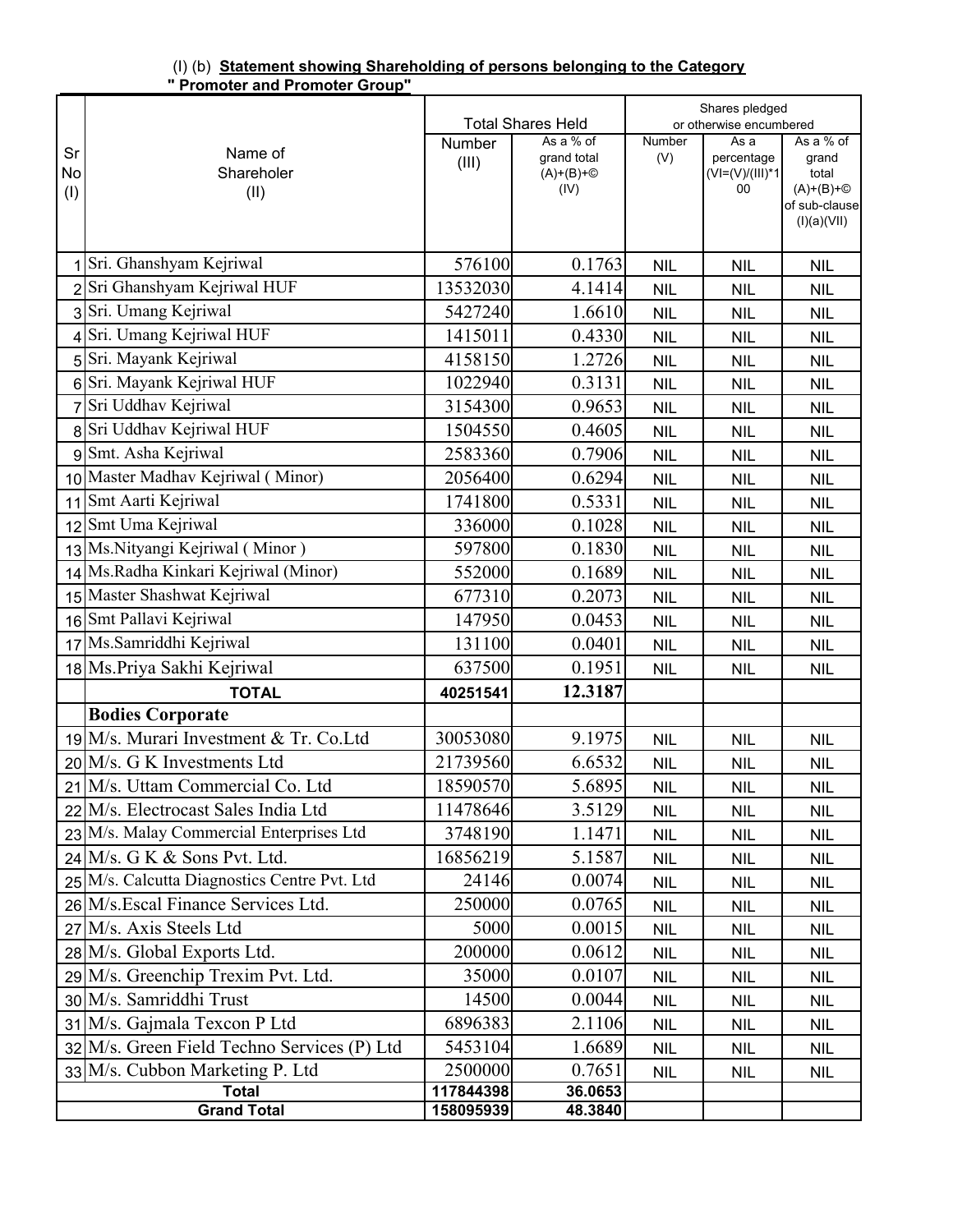# (I) ( c ) Statement showing Shareholding of persons belonging to the category "Public" and holding more than 1% of the total number of shares

|                |                                             |               |                          |               | Shares pledged                  |                      |
|----------------|---------------------------------------------|---------------|--------------------------|---------------|---------------------------------|----------------------|
|                |                                             |               | <b>Total Shares Held</b> |               | or otherwise encumbered         |                      |
| Sr             | Name of                                     | <b>Number</b> | As a % of<br>grand total | Number<br>(V) | As a                            | As a % of            |
| No             | Shareholer                                  | (III)         | $(A)+(B)+\circled{}$     |               | percentage<br>$(VI=(V)/(III)*1$ | grand<br>total       |
| (1)            | (II)                                        |               | (IV)                     |               | 00                              | $(A)+(B)+\circled{}$ |
|                |                                             |               |                          |               |                                 | of sub-clause        |
|                |                                             |               |                          |               |                                 | (I)(a)(VII)          |
|                |                                             |               |                          |               |                                 |                      |
|                | <b>MUTUAL FUNDS</b>                         |               |                          |               |                                 |                      |
|                |                                             |               |                          |               |                                 |                      |
| 1              | <b>ICICI Prudential Infrastructure Fund</b> | 4000000       | 1.2242                   |               |                                 |                      |
|                | <b>Total</b>                                | 4000000       | 1.2242                   |               |                                 |                      |
|                |                                             |               |                          |               |                                 |                      |
|                | <b>INSURANCE COMPANIES</b>                  |               |                          |               |                                 |                      |
| $\mathbf{1}$   | General Insurance Corporation of India      | 8200000       | 2.5095                   |               |                                 |                      |
| $\overline{2}$ | United India Insurance Company Limited      | 6579481       | 2.0136                   |               |                                 |                      |
|                | <b>TOTAL</b>                                | 14779481      | 4.5231                   |               |                                 |                      |
|                |                                             |               |                          |               |                                 |                      |
|                | <b>FOREIGN INSTITUTIONAL INVESTORS</b>      |               |                          |               |                                 |                      |
|                | Orange Mauritius Investments Ltd.           | 8000000       | 2.4483                   |               |                                 |                      |
|                | <b>TOTAL</b>                                | 8000000       | 2.4483                   |               |                                 |                      |
|                |                                             |               |                          |               |                                 |                      |
|                | <b>FOREIGN COMPANY</b>                      |               |                          |               |                                 |                      |
|                |                                             |               |                          |               |                                 |                      |
|                | <b>Stemcor Metals Ltd</b>                   | 19243836      | 5.8894                   |               |                                 |                      |
|                | <b>PGS</b> Invest Ltd                       | 8236578       | 2.5207                   |               |                                 |                      |
|                | <b>Total</b>                                | 27480414      | 8.4101                   |               |                                 |                      |
|                |                                             |               |                          |               |                                 |                      |
|                | <b>Grand Total</b>                          | 54259895      | 16.6057                  |               |                                 |                      |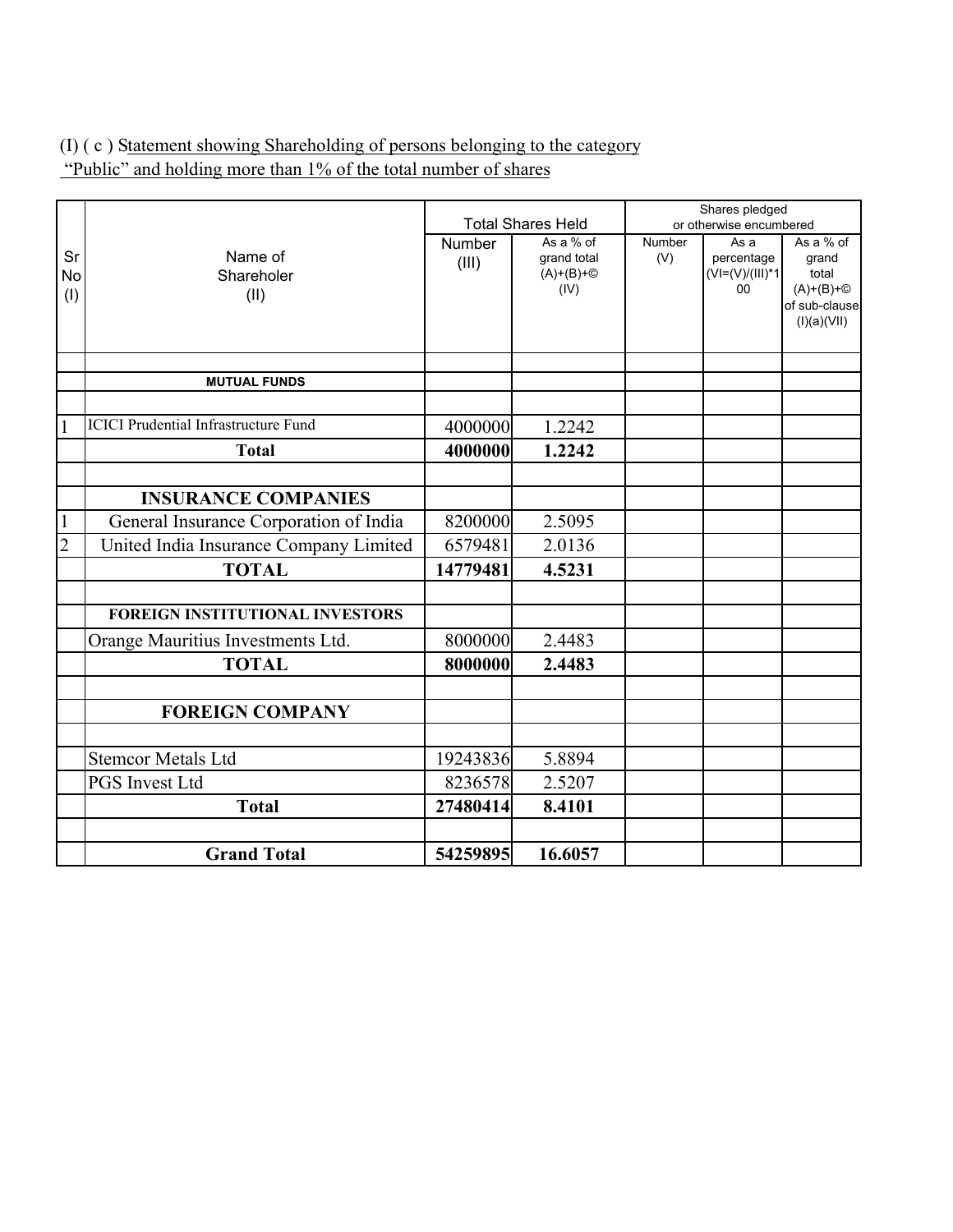# **(I)(d) Statement showing details of locked-in shares**

|                  |                                   |          |                 | <b>Total Shares Held</b>                                 |               | Shares pledged<br>or otherwise encumbered        |                                                                                     |
|------------------|-----------------------------------|----------|-----------------|----------------------------------------------------------|---------------|--------------------------------------------------|-------------------------------------------------------------------------------------|
| Sr<br>No.<br>(1) | Name of<br>Shareholer<br>(II)     | Category | Number<br>(III) | As a % of<br>grand total<br>$(A)+(B)+\circled{}$<br>(IV) | Number<br>(V) | As a<br>percentage<br>$(V = (V)/(III)^*1)$<br>00 | As a % of<br>grand<br>total<br>$(A)+(B)+\circled{}$<br>of sub-clause<br>(I)(a)(VII) |
|                  | Gajmala Texcon Pvt. Ltd           | Promoter | 6500000         | 1.9893                                                   |               |                                                  |                                                                                     |
| 2                | Green Field Techno Services(P)Ltd | do       | 5000000         | 1.5302                                                   |               |                                                  |                                                                                     |
| 3                | Cubbon Marketing Pvt. Ltd         | do       | 2500000         | 0.7651                                                   |               |                                                  |                                                                                     |
|                  | Total                             |          | 14000000        | 4.2846                                                   |               |                                                  |                                                                                     |